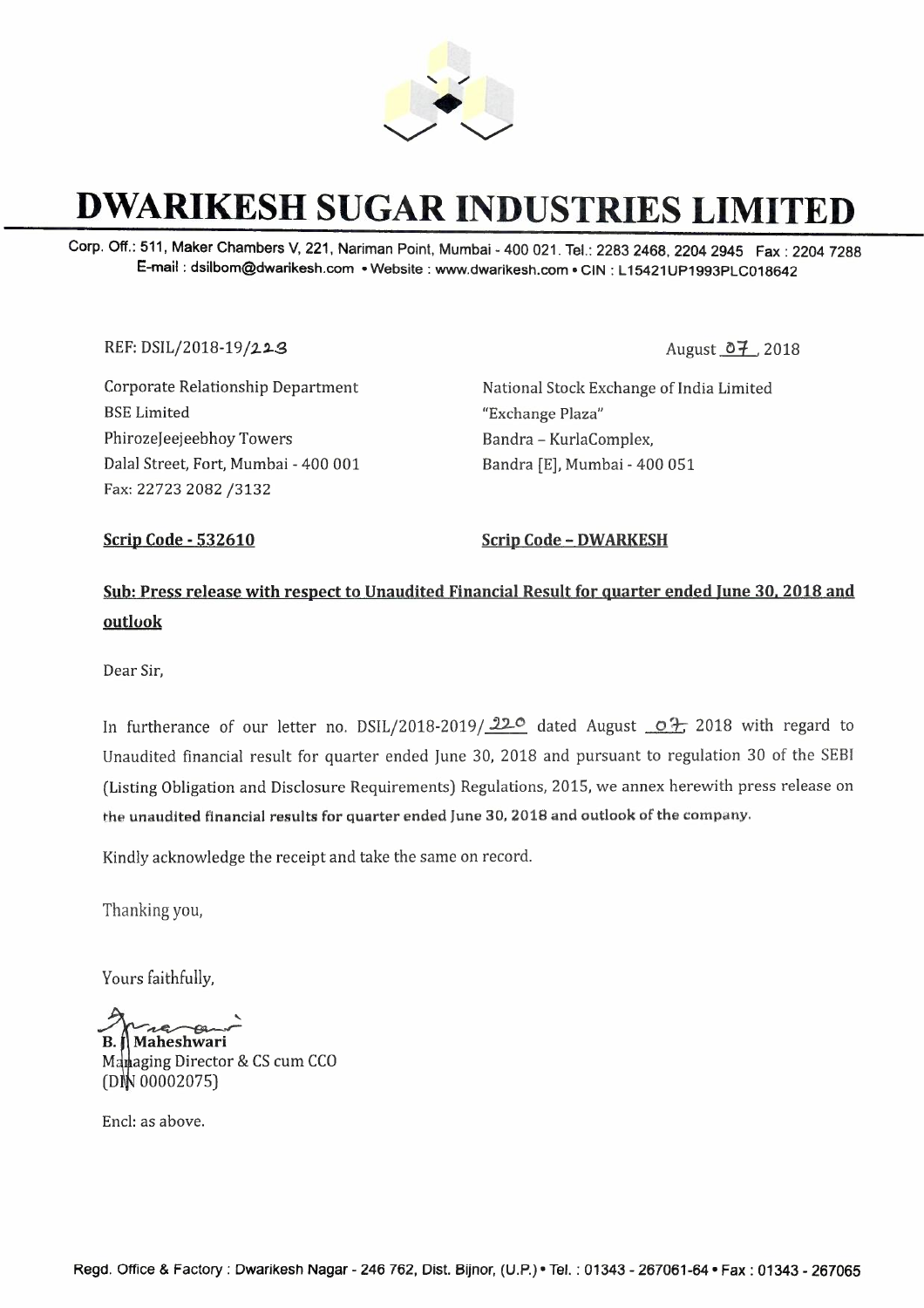$\ddot{\bullet}$ Dwarikesh Sugar Industries Limited

# Media Release

August 07, 2018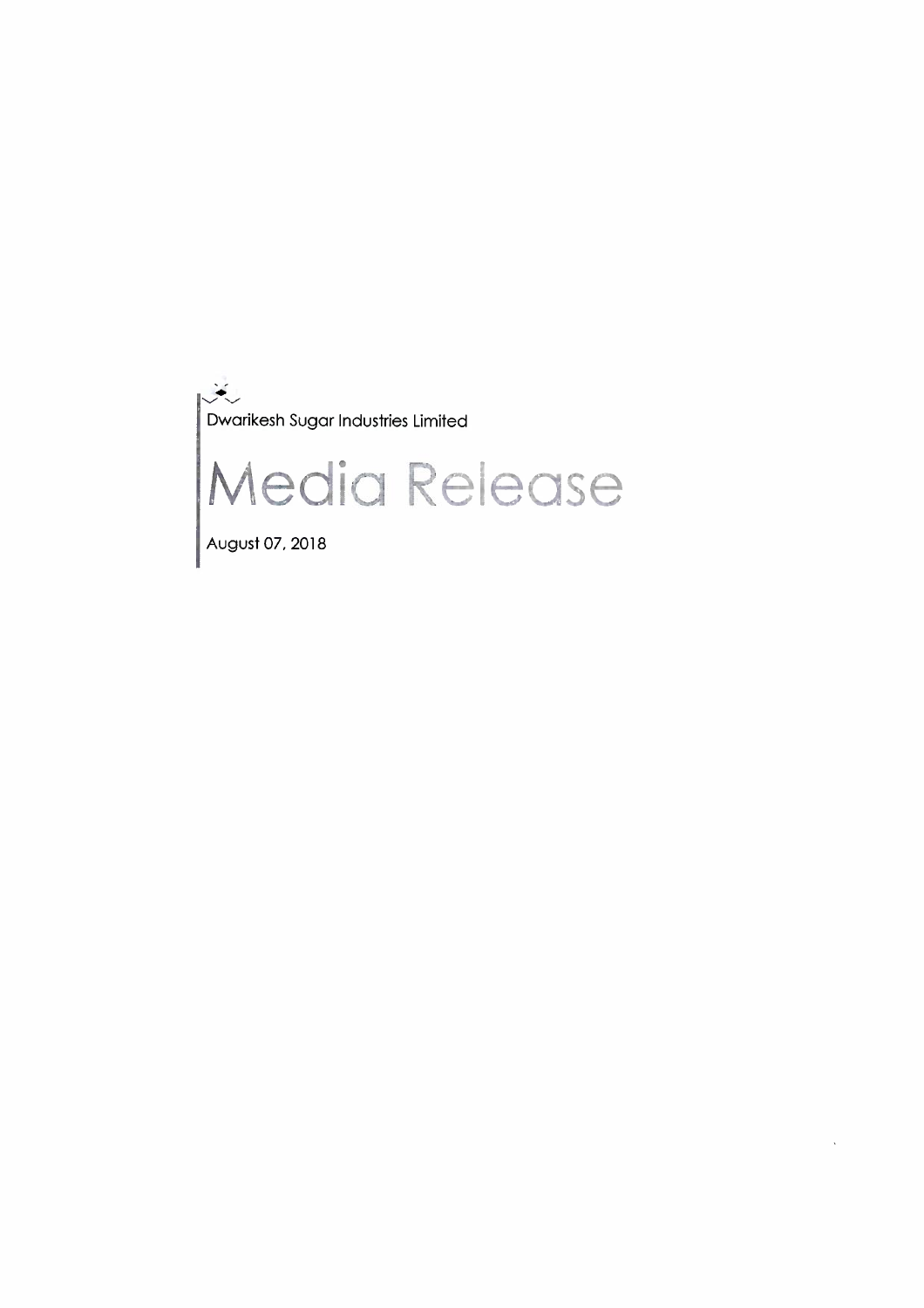سية في المناسب.<br>مسائل

# Results Highlights:

|             | <b>Total Income</b> | <b>PAT</b>              | <b>EPS</b>         |
|-------------|---------------------|-------------------------|--------------------|
| <b>IYF9</b> | Rs. 376.93 crore    | Rs. 30.74 crore         | Rs. 1.63 per share |
| <b>FY18</b> | Rs. 1,475.76 crore  | <b>Rs. 101.45 crore</b> | Rs. 5.39 per share |

**Mumbai, August 07, 2018:** Dwarikesh Sugar Industries Ltd., today announced its unaudited financial results for the quarter ended June 30, 2018. The company reported a total income of Rs. 376.93 crores and profit after tax of Rs. 30.74 crores

"We continue our efforts towards improving operating efficiencies and controlling costs. A record of more than 32.2 million of sugar was produced in the country during sugar season 2017-18. However, as a result of various initiatives taken by the Central Government sugar prices have now recovered from a low of approximately Rs. 2,600 per quintal during May, 2018. The Government is continuously monitoring the situation and taking steps in its endeavor to support the industry.

> **Vijay S. Banka, Managing Director, Dwarikesh Sugar Industries Ltd.**

> > $\mathbf{1}$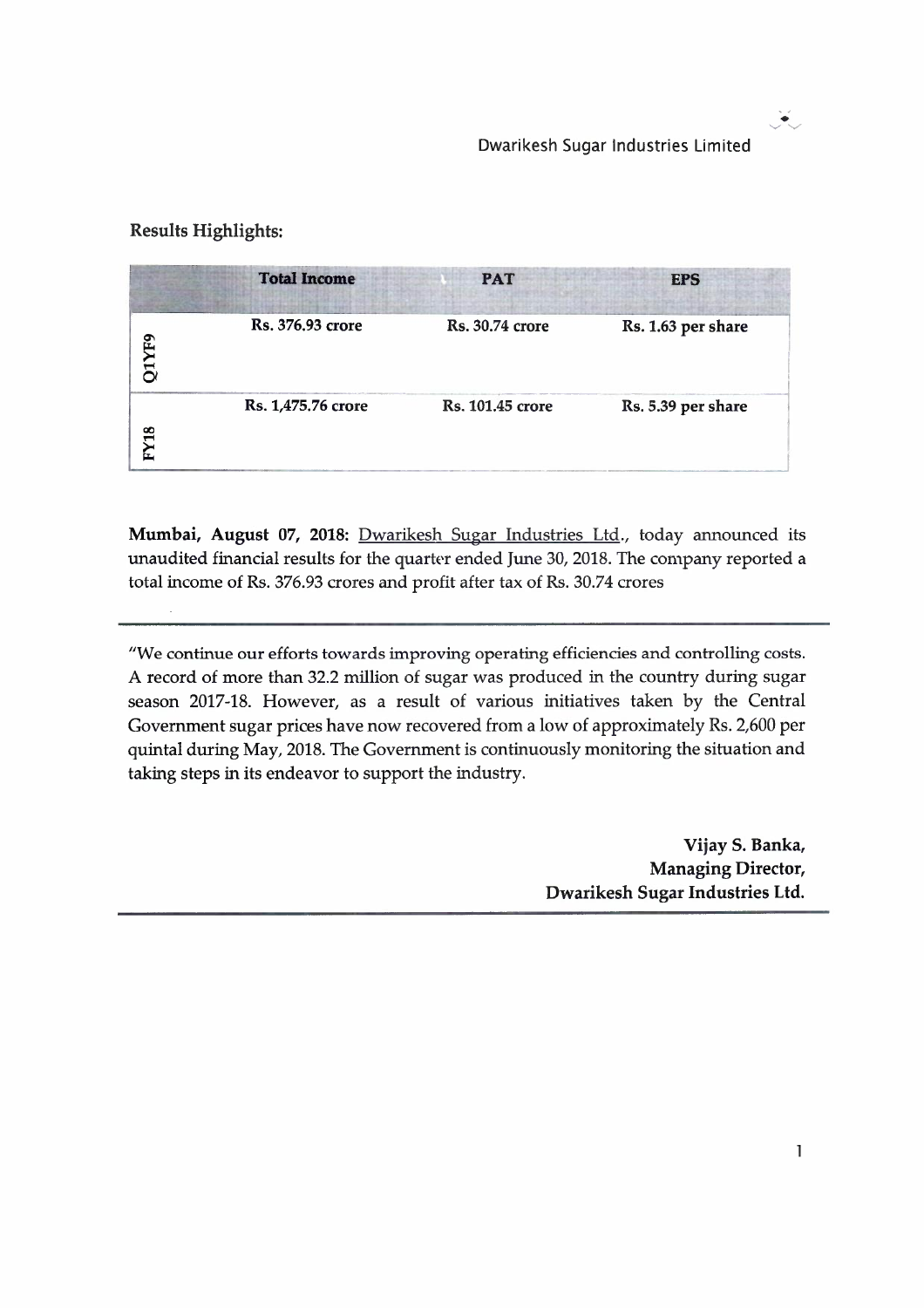$\mathcal{I}_{\mathcal{F}}$ 

| Key highlights of P&L Statement:  |                |                |                                        |             |
|-----------------------------------|----------------|----------------|----------------------------------------|-------------|
|                                   |                |                | <b>Figures in INR crore except EPS</b> |             |
|                                   | <b>Q1 FY19</b> | <b>O4 FY18</b> | <b>O1 FY18</b>                         | <b>FY18</b> |
| <b>Total Income</b>               | 376.93         | 354.00         | 521.96                                 | 1,475.76    |
| <b>EBIDTA</b>                     | 45.51          | (7.67)         | 96.42                                  | 159.97      |
| <b>Finance cost</b>               | 7.29           | 7.09           | 10.57                                  | 25.31       |
| <b>EBDT</b>                       | 38.22          | (14.74)        | 85.86                                  | 134.66      |
| <b>PBT</b>                        | 30.17          | (22.95)        | 78.42                                  | 102.16      |
| Tax                               | (0.57)         | (13.74)        | 19.15                                  | 0.71        |
| <b>PAT</b>                        | 30.74          | (9.21)         | 59.27                                  | 101.45      |
| <b>Total Comprehensive Income</b> | 30.48          | (7.48)         | 59.03                                  | 102.47      |
| <b>EPS Rs. Per share</b>          | 1.63           | (0.49)         | 3.15                                   | 5.39        |

\* **Total income, in periods prior to 1• <sup>1</sup>July, 2017, includes excise duty** 

#### **Performance highlight:**

- Sugar sold during Q1 FY 2019 12.20 lakh quintals at an average realization of Rs. 2,802 per quintal vis-à-vis 12.76 lakh quintals sold during Q1 FY 2018 at an average realization of Rs. 3,572 per quintal
- $\blacksquare$  Sugar stock as on 30<sup>th</sup> June, 2018 was 16.23 lakh quintals
- $\blacksquare$  Long term rating accorded by ICRA is maintained at A + with stable outlook
- **Short term rating accorded to the Company by ICRA for CP program of Rs. 300 crore is**  $A1+$
- On 30<sup>th</sup> June, 2018 long term debt of the Company stood at Rs. 65.06 crore including outstanding preference shares of Rs. 16.10 crore and interest free SEFASU loan of Rs. 11.88 crore
- **The Government of India has taken several policy initiatives aimed at improving market** sentiments so that sugarcane dues are cleared. The measures taken include fixing minimum export quota of 2 million tons of sugar, creation of buffer stock of 3 million tons, reintroduction of monthly release mechanism up to September, 2018 and determining minimum ex-factory selling price of Rs. 2,900 per quintal of sugar